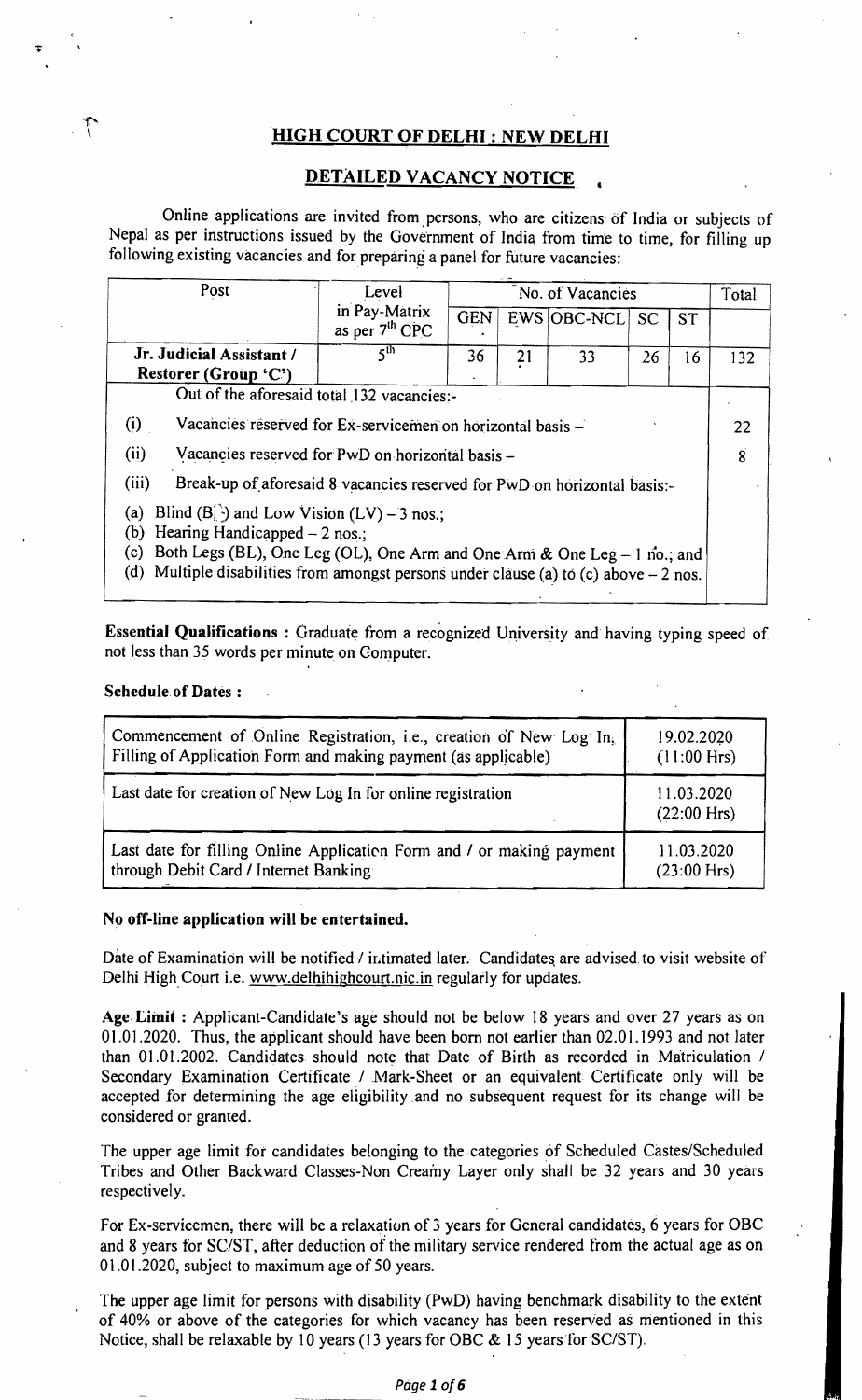There shall be no upper age limit for persons who are in regular service in this Court, subject to their fulfilling requisite educational qualification. However, the relaxation in upper age limit will not be applicable to the candidates who are working in other Govt. Departments, Public Sector Undertakings, Delhi District Courts, etc.

**Reservation :** Consistent with maintenance of efficiency of Administration and subject to availability and orders passed by Hon'ble the Chief Justice from time to time, 15% posts for Scheduled Castes, 7.5% posts for Scheduled Tribes, 27% posts for Other Backward Classes (Non-Creamy Layer), 10% posts tor Economic 'Weaker Section and 4% for Persons with Disability, shall be reserved for appointment through direct recruitment and reservation shall also be provided in direct recruitment to Ex-Servicemen in accordance with the Rules, Orders and Notifications issued from time to time by the Government of India.

SC/ST reservation shall be given to only those candidates, who are ordinarily resident(s) of Delhi and also in possession of proof in support thereof (i.e., Voter ID Card, Aadhar Card, Passport, BPL Card, while Driving Licence will not be treated as a valid proof thereof) on the last date of submission of applications. However, the eligibility of SC/ST candidates shall be subject to the final outcome of WP (C) Nos. 5200/18, 5240/2018 and 7109/2018 and other connected matters pending before Hon'ble High Court of Delhi wherein the issue related to the eligibility of outside Delhi SC/ST candidates is pending adjudication,

OBC candidates who had been issued their caste certificate from outside Delhi and/or the caste of which they belong is not recognised as OBC in Delhi, will not be entitled for OBC reservation. Thus, OBC reservation benefit shall be given to only those candidates who are in possession of OBC Certificate issued by the Competent Authority of the Govt. of NCT of Delhi for the caste recognised/notified as OBC by the Government of NCT of Delhi. However, the Certificate(s) issued by the Competent Authority of the Govt. of NCT of Delhi for the caste(s) recognised/notified by the Government of lndia for appointment to the posts reserved under the Government of India, will not be treated as a valid OBC Certificate. Candidates belonging to OBC category would also be' required to submit the non-creamy layer (NCL) certificate issued from the Competent Authority of the Govt. of NCT of Delhi in case his/her Caste Certificate was issued in the previous financial year(s). The NCL certiticate should have been issued in current financial year 2019-2020, i.e., between 01.04.2019 and 31.03.2020 by the Competent'Authority of Govt. of NCT of Delhi, which has issued the OBC Caste Certificate.

The vacancies advertised under EWS category are as per the instructions issued by DoPT, Ministry of Personnel, Public Grievances & Pension, Govt. of India, vide O.M. No. 36039/I12019-Estt(Res) dated 19.01.2019 and 31.01.2019. EWS vacancies are tentative and subject to further directions of GoI and outcome of any litigation. The appointment against EWS category shall be provisional and is subject to the Income and Asset Certificate being verified through the proper channels and if the verification reveals that the claim of belonging to EWS is fake/false, the services will be terminated forthwith without assigning any further reasons and without prejudice to such further action as may be taken under the provisions of the Indian Penal Code for production of fake/false certificate. The Income and Asset Certificate in the prescribed format issued by any of the authorities mentioned therein shall only be accepted as proof of candidate's claim as belonging to EWS.

Candidates belonging to Persons with Disability (PwD) category and suffering from disabilities, other than both leg (BL), one leg (OL), blind (B), low vision (LV), hearing handicapped (HH), one arm (OA) and one arm and one leg (OAL) of 40% or more, shall be required to fulfil the criteria applicable for their respective category and relaxation in age and marks shall be given to them as per their respective category only, if applicable. Only such persons would be eligible for reservation under the quota reserved for Persons with Disability, who suffer from not less than 40% of relevant disability mentioned above in this Notice. In other words, candidates belonging to PwD category suffering from such disability for which no vacancy has been reserved, such candidates would not be entitled for any relaxation in Marks as well as examination fee etc. on account of disability. All such candidates would be governed by the criteria applicable to their respective category (i.e., General / EWS / OBC / SC / ST, as the case may be), in order to be shortlisted for the next 'stage of the Examination.

I

. ,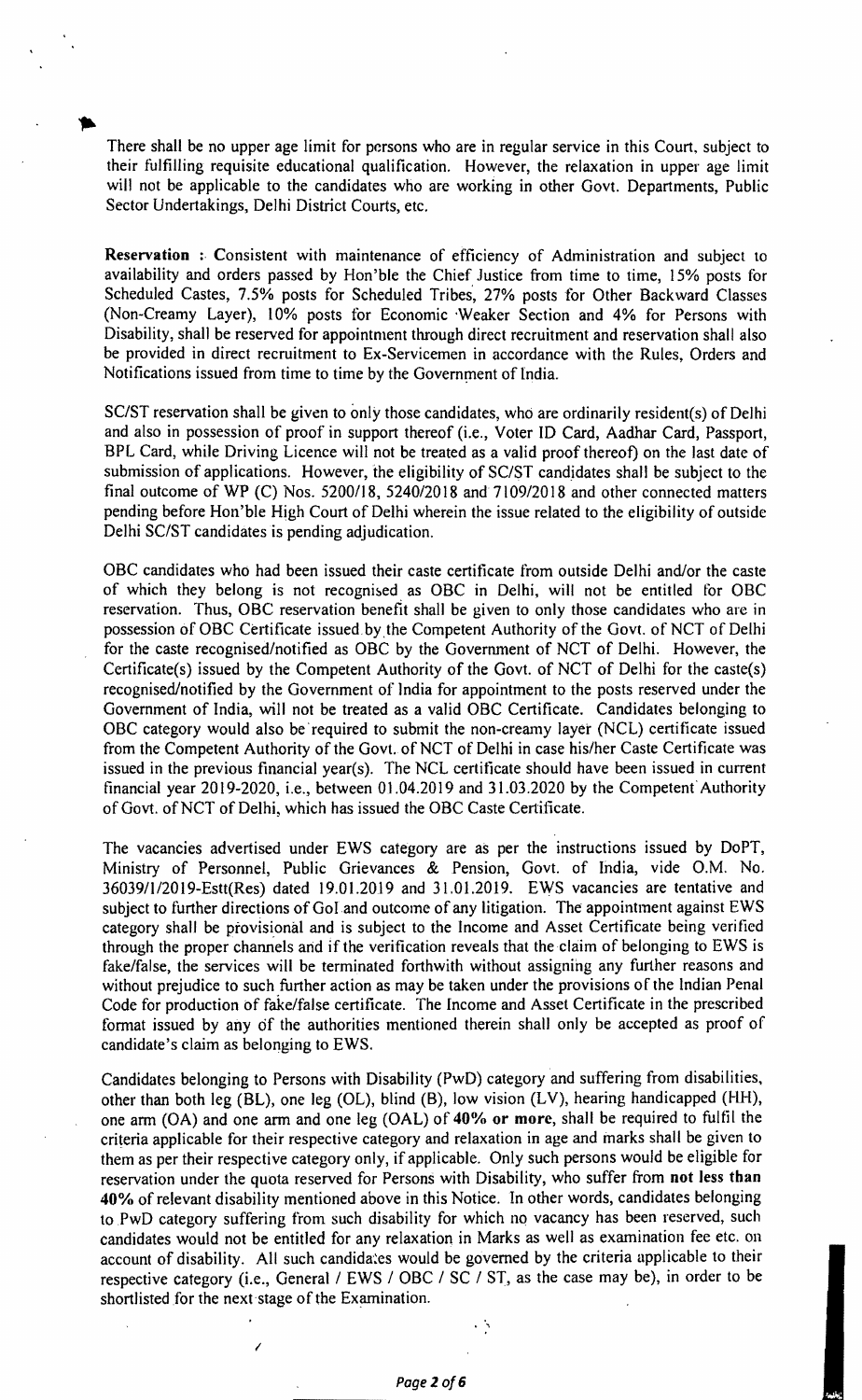Candidates belonging to SC/ST/OBC-NCL/EWS/PwD category, who are selected on the same standard as applied to General category candidates and who appear in the general merit list owing to their merit, would be treated as General candidates. Such candidates would be adjusted against unreserved point of the reservation roster. In other words, when a relaxed standard is applied in selecting an SC/ST/OBC-NCL/EWS/PwD candidate, for example, in the age limit, marks, etc., such SC/ST/OBC-NCL/EWS/PwD candidates shall be counted against reserved vacancies only and they would be deemed to be unavailable for consideration against unreserved vacancies.

Mode of Selection: Eligible candidates will be required to appear for Preliminary Examination (OMR based Objective Type), Main (Descriptive) Examination, English Typing Test and Interview, as per the following Scheme of the Examination:

|                                    | Stage – I (Qualifying Stage)                                                                                                                                                                                                                                                                                                                                                                                    |
|------------------------------------|-----------------------------------------------------------------------------------------------------------------------------------------------------------------------------------------------------------------------------------------------------------------------------------------------------------------------------------------------------------------------------------------------------------------|
| Preliminary                        | The Preliminary Examination, having 120 Questions in total, would consist of                                                                                                                                                                                                                                                                                                                                    |
| <b>Examination</b><br>(OMR based   | the following three (3) parts:-                                                                                                                                                                                                                                                                                                                                                                                 |
| Objective<br>Type)                 | English Language & Comprehension $(45 \text{ Questions} = 45)$<br>$\mathbf{I}$<br>Marks);                                                                                                                                                                                                                                                                                                                       |
| <b>Total Marks</b><br>$-120$ Marks | {Questions will be designed to test candidate's understanding of<br>the English language - Vocabulary; Synonyms; Antonyms;<br>Comprehension Passage; Idioms & Phrases; One Word<br>Substitution; Gender; Degrees; Preposition; Articles; Fill in the                                                                                                                                                            |
| Total Time -<br><b>120 Minutes</b> | Blanks; Shuffling of Sentence Parts; Spot the Error; Active /<br>Passive Voice; Conversion into Direct / Indirect Narration; etc.}                                                                                                                                                                                                                                                                              |
|                                    | General Awareness / Knowledge and Current Affairs / Events<br>(II)<br>$(45$ Questions = $45$ Marks); and                                                                                                                                                                                                                                                                                                        |
|                                    | {30 Questions will be related to Salient Features of the<br>Constitution of India; Indian Judiciary; Sports & Games; Art &<br>Culture; Indian History, Polity & Geography; Everyday Science;<br>National / International Organizations / Institutions / Awards;<br>Famous Personalities; Important Days; Inventions & Discoveries;<br>etc.; while 15 Questions will be related to Current Affairs /<br>Events.} |
|                                    | General Intelligence, Reasoning Ability & Numerical/<br>(III)<br>Arithmetic Ability (30 Questions = 30 Marks).                                                                                                                                                                                                                                                                                                  |
|                                    | {30 Questions of both verbal and non-verbal types will be on<br>Analogies; Similarities & Differences; Classification; Problem<br>Solving / Decision Making; Relationship Concepts; BODMAS;<br>Percentage (including Profit & Loss, Discount, etc.); Simple &<br>Compound Interest; Time, Speed & Distance/ Time & Work; Ratio<br>& Proportion, etc.}                                                           |
|                                    | There would be 25% negative marking (i.e., deduction of 0.25 Mark for each<br>wrong answer).                                                                                                                                                                                                                                                                                                                    |
|                                    | The following shall be qualifying criteria for the next stage of the<br>Examination:                                                                                                                                                                                                                                                                                                                            |
|                                    | General Category : 60 Marks (50% of 120 Marks)<br>Reserved Category.: 54 Marks (45% of 120 Marks)                                                                                                                                                                                                                                                                                                               |
|                                    | Same criteria of 54 Marks (45%) would be applicable for Ex-servicemen<br>candidates as well as PwD candidates of categories for which post has been<br>reserved, as mentioned in this Notice above.                                                                                                                                                                                                             |
|                                    | Out of successful / qualified candidates of Stage - I, i.e., Preliminary<br>Examination (OMR based Objective Type) to the extent of fifteen (15) times<br>the number of vacancies advertised in each category (i.e., GEN/EWS/OBC-<br>NCL/SC/ST/Ex-servicemen/PwD) will be called for the next stage of the<br>Examination, i.e., Stage - II / Main (Descriptive) Examination.                                   |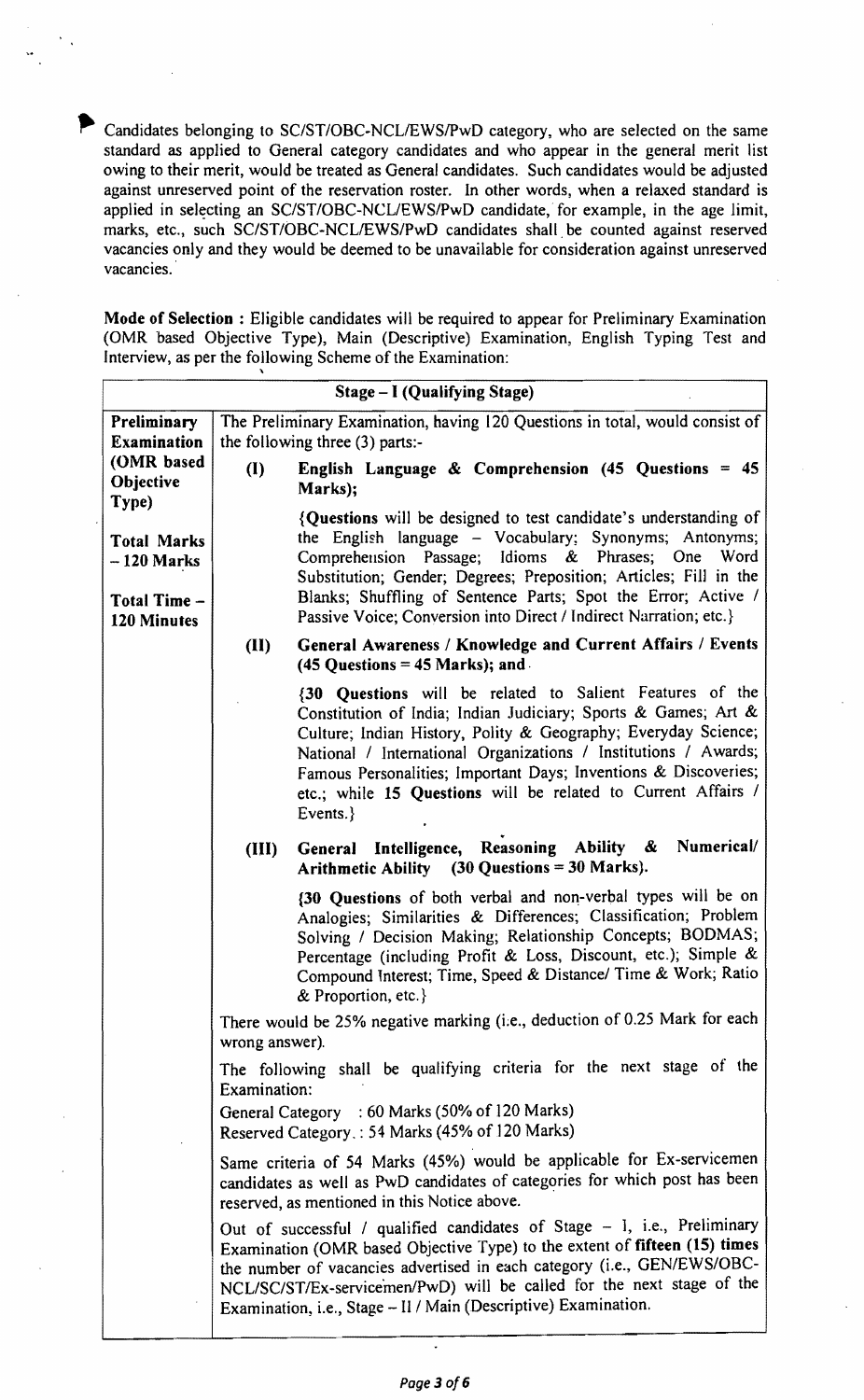|                                    | $Stage - II$                                                                                                                                                                            |
|------------------------------------|-----------------------------------------------------------------------------------------------------------------------------------------------------------------------------------------|
| Main<br>(Descriptive)              | Main (Descriptive) Examination of English language would consist of two<br>parts:-                                                                                                      |
| <b>Examination</b>                 | Part 'A': Essay (250 words = 40 Marks) & Letter (10 Marks); and                                                                                                                         |
| <b>Total Marks</b>                 | Part 'B': Grammar (30 Marks) & Translation (25 words = 20 Marks).                                                                                                                       |
| $-100$ Marks                       | Minimum passing marks for General Category candidates will be 50%                                                                                                                       |
| Total Time -<br><b>120 Minutes</b> | (i.e., 50 Marks out of 100 Marks) and for Reserved Category candidates<br>(including PwD & Ex-servicemen) will be 45% (i.e., 45 Marks out of 100<br>Marks).                             |
|                                    | Only the successful candidates of Stage – II, i.e., Main (Descriptive)<br>Examination will be called for the next stage of the Examination, i.e., Stage -<br>III / English Typing Test. |

| Stage - III (Qualifying Stage) |                                                                                                                                                                                                                                                                                                   |  |  |  |
|--------------------------------|---------------------------------------------------------------------------------------------------------------------------------------------------------------------------------------------------------------------------------------------------------------------------------------------------|--|--|--|
| English<br><b>Typing Test</b>  | Typing Test of ten (10) minutes' duration will be conducted on computers to<br>assess candidates' minimum speed of 35 words per minute in English Typing<br>on Computer.                                                                                                                          |  |  |  |
|                                | The criterion of 'characters with space' for calculating the typing speed will<br>be adopted. Total number of mistakes permissible would be 3% of the total<br>words typed, which figure / number will be round off to $.05$ in case of 0.01<br>to 0.49 and to ' $1.0$ ' in case of 0.51 to 0.99. |  |  |  |
|                                | All the successful / qualified candidates of Stage – III, i.e., English Typing<br>Test will be called for the next stage of the Examination, i.e., Stage - IV /<br>Interview.                                                                                                                     |  |  |  |

|                    | $Stage - IV$                                                              |
|--------------------|---------------------------------------------------------------------------|
| Interview          | Minimum Passing Marks for General Category candidates will be 12.5 Marks  |
| <b>Total Marks</b> | and for Reserved Category candidates (including PwD & Ex-servicemen) will |
| $-25$ Marks        | be 11 Marks.                                                              |

## Notes :

- 1. There shall be no 'rounding off' of marks at any stage of the Examination.
- 2. The final select  $\ell$  merit list will be prepared by adding the marks secured by candidate(s) in Stage - II, i.e., Main (Descriptive) Examination and Stage - IV, i.e., Interview only; while Stage - I, i.e., Preliminary Examination (OMR based Objective Type) and Stage - III, i.e., English Typing Test are qualifying in nature.
- 3. The cases of tie of marks will be resolved by applying the following methods one after another:
- (i) Total Marks in Stage II, i.e., Main (Descriptive) Examination.
- (ii) Date of Birth, i.e., the candidate older in age gets preference over younger in age.
- (iii) Alpbabetical order of the names.

#### Examination Fee:

A non-refundable online fee of Rs.600/- (Rupees Six Hundred Only) along with applicable transaction charges will be payable by General/OBC-NCL/EWS candidates and Rs.300/-(Rupees Three Hundred Only) along with applicable transaction charges will be payable by the candidates belonging to the categories of SC/ST/Ex-servicemen/PwD suffering from disability both leg (BL), one leg (OL), blind (B). low vision (LV), hearing handicapped (HH), one arm (OA) and one arm and one leg (OAL).

It is clarified that the examination fee, once paid, shall not be refunded under any circumstances. It is also clarified that no chargeback will be entertained. Therefore, the candidates, betore applying, should ensure that they are eligible for the post.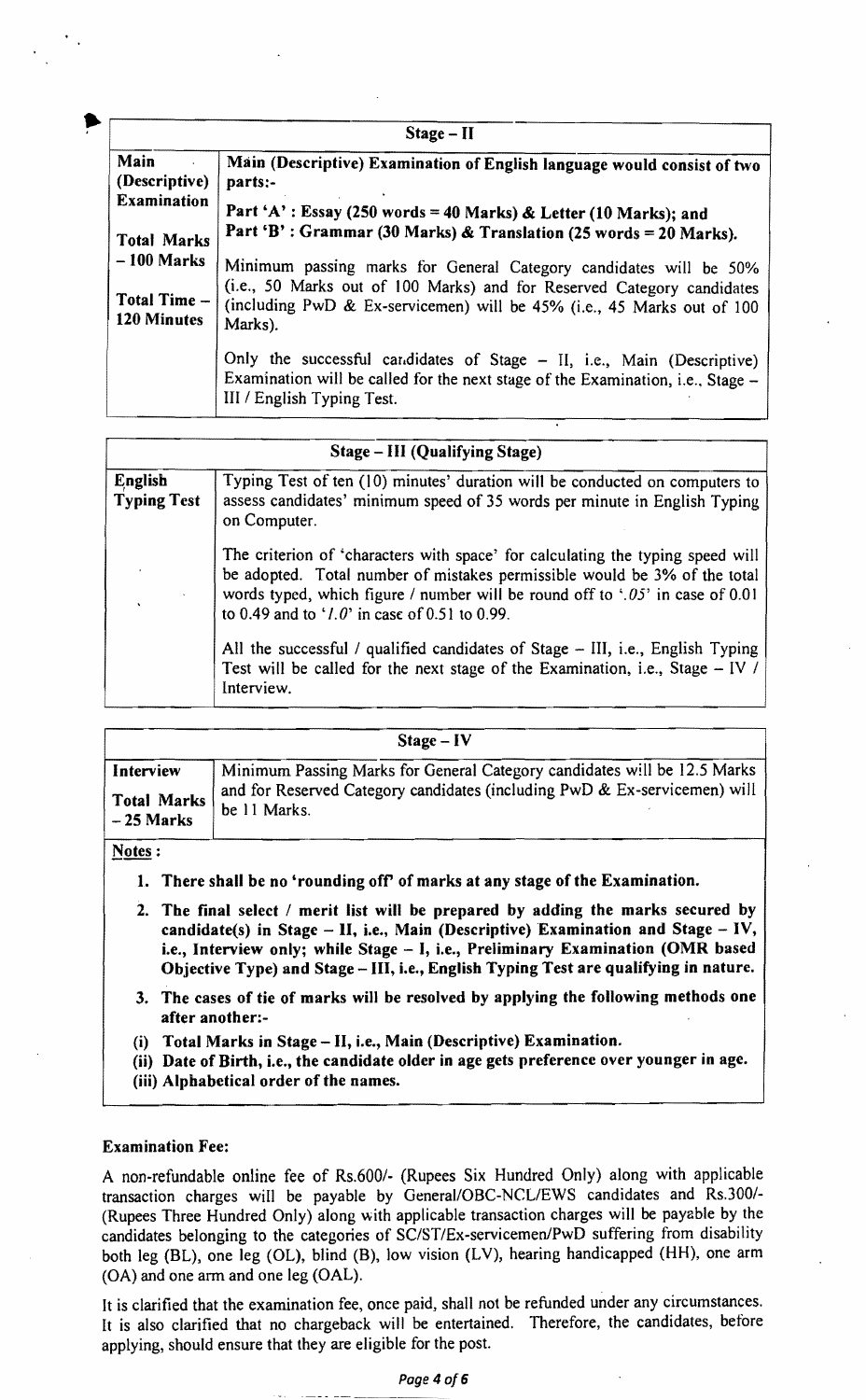# f **How to apply:**

Application Forms shall be filled up online by visiting the website of this Court, i.e., www.delhihighcourt.nic.in. The candidates already in Government Service should intimate their Department/Office where they are serving and shall be required to produce "No Objection Certificate" at the stage of Interview, if declared successful in different stages of the Examination prior to the stage of Interview.

No request for change of any data / particulars / category submitted by the applicant-candidate in on-line application will be accepted / entertained. However in case of any error in the earlier application, the applicant-candidate can submit another on-line application and in that case, requisite fee will have to be paid by him / her again.

## **General Instructions:**

The medium of Examination(s) shall be English language only.

No scrutiny of applications for the eligibility and other aspects will be undertaken at any of the stages prior to the stage of Interview. Therefore, the candidature of the candidates/applicants will be provisional only and subject to scrutiny at the stage of Interview. The candidates are advised to go through the requisite requirements of educational qualification, age, reservation, relaxation, examination fee, etc. and satisfy themselves that they are eligible before applying. Copies of supporting documents will be sought at the time of Interview only from those candidates, who will be shortlisted for Interview. When scrutiny is undertaken, if any claim made in the application is not found substantiated and/or false, the candidature of such candidates shall stand cancelled/ rejected without any notice or further reference and this Court's decision in this regard shall be final and no further correspondence shall be entertained.

As regards age, the cut-off date would be 01.01.2020, i.e., candidates must fulfil the age criteria as on 01.01.2020. As regards educational qualification, reservation, etc., candidates must fulfil the criteria on the last date of creating Log In/registration. Similarly, candidates belonging to Persons with Disability (PwD) category and suffering from disability of both leg (BL), one leg (OL), blind (B), low vision (LV), hearing handicapped (HH), one ann (OA) and one arm and one leg (OAL) of 40% or more, the disability certificates should have been issued on or before the last date of creating Log In/registration.

Candidates must invariably produce and submit true copies of the documentary proofs with respect to date of birth, educational qualifications, residential address(es), reservation, disability, relaxation, NOC in case of candidates already in government service, etc. before the Authority in this Court, whenever the same is demanded. Candidates belonging to SC/ST/OBC-NCL/ PwDlEx-servicemen categories must also invariably produce and submit true copies of valid Caste Certificate and valid NCL Certificate (applicable in the case of OBC candidates only) and Valid Income Certificate issued by a Competent Authority (applicable in the case of EWS candidates only) before the Authority in this Court, whenever the same is demanded. Failure to produce valid Certificates or any of the documentary proofs and/or submit true copies thereof, at the relevant point of time, shall result in cancellation/rejection of the candidature and no further correspondence in this regard shall be entertained.

Candidate(s), who are subjects of Nepal, shall be a person in whose· favour a certificate of eligibility has been issued by the Government of India. Such candidates, if successful and appearing in the final select / merit list, will be given offer of appointment only after the necessary eligibility certificate has been issued to him / her by the Government of India.

Ex-servicemen who have already secured regular Government job on civil side (including Public Sector Undertakings, Autonomous Bodies / Statutory Bodies, Nationalised Banks, etc.) after availing of the benefits of reservation given to Ex-servicemen for their re-employment are not eligible for reservation in Ex-servicemen category and fee concession. However, such candidates can avail of the benefit of reservation as Ex-servicemen for subsequent employment if he / she immediately after joining civil employment, given self-declaration / undertaking to the concerned employer about the date-wise details of applications for various vacancies for which he / she had applied for before joining the initial civil employment as mentioned in the OM No. 36034/1/2014-Estt (Res) dated 14<sup>th</sup> August 2014 issued by DoPT, Ministry of Personnel, Public Grievances & Pension, Govt. of India.

The Certificate of Disability issued under the Persons with Disabilities (Equal Opportunities, Protection of Rights and Full Participation) Act, 1995 will also be valid for the period specified therein. The contract of the contract of the contract of the contract of the contract of the contract of the contract of the contract of the contract of the contract of the contract of the contract of the contract of the c